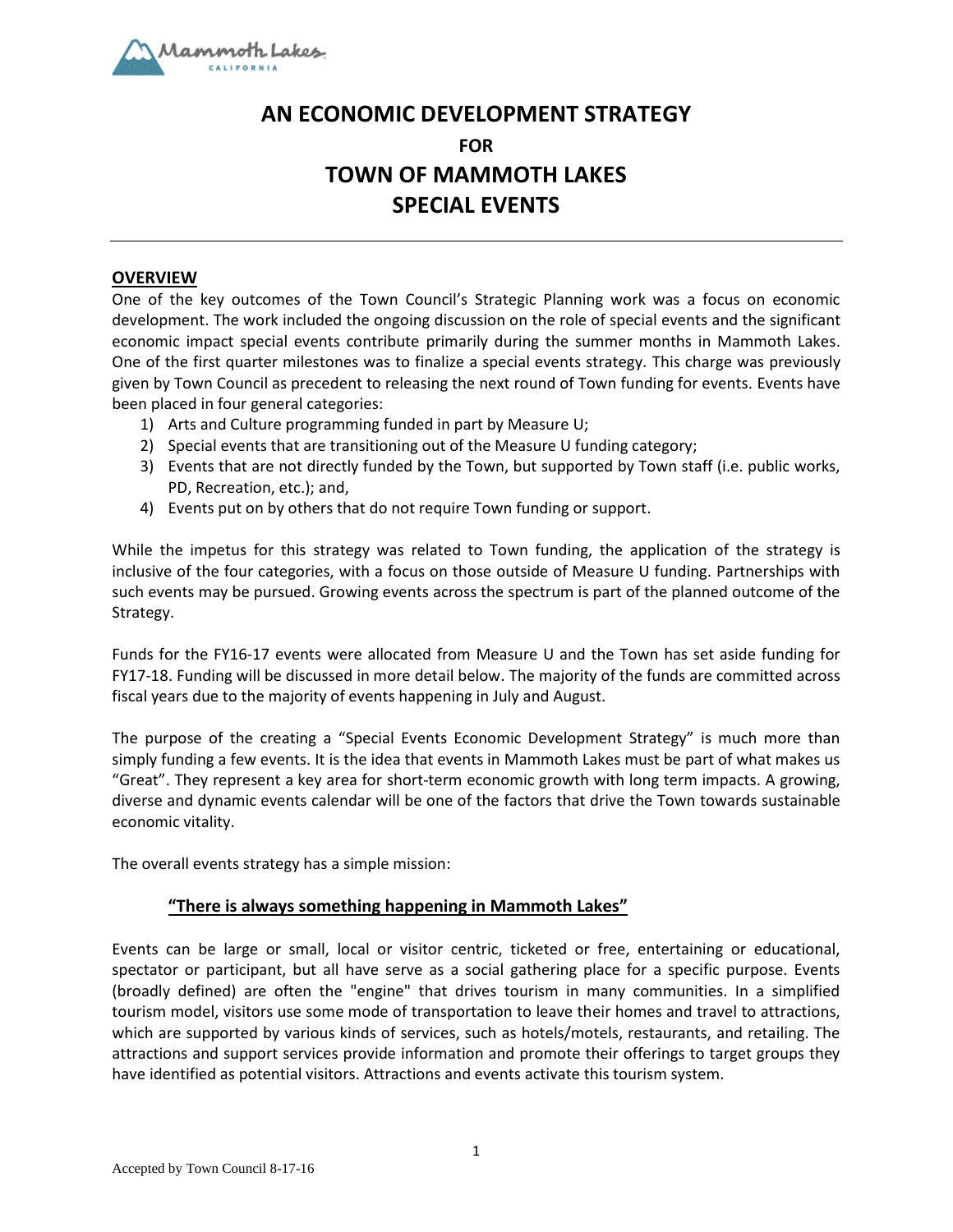

*"Tourism depends on attractions. Rarely do people travel to another place because they enjoy the car or airplane ride, or because they want to stay in a particular hotel or dine at a restaurant in a different city. The desire to go to another place is stimulated by attractions."* John Crompton, Ph.D.

This reality is the driver behind the Town's focus on being a year round destination resort. Events are booth an added value and primary attraction for the Town of Mammoth Lakes.

As demonstrated in the Strategic alignment process the Town has a primary role in the economic health of the community. The primary purpose statement - ". . . *to achieve sustainable economic security for the community"* captures this concept. The planning process itself highlighted the Town's role in economic development and need to work with partners.

## **TOWN'S ROLE**

The Town has a multi-fold role in economic development:

- ➢ The Town provides **Leadership;**
- ➢ The Town provides the primary **regulatory** environment;
- ➢ The Town serves as **facilitator**/**partner;**
- ➢ The Town provides support **services and facilities;** and
- ➢ The Town provides limited and directed **financial support.**

The roles as noted are part of the necessary foundations for a successful Event Strategy. The Strategy builds on and expands Mammoth Lakes' tourism-based economy. It focuses on increasing visitors, local and visitor experiences and optimizes the impact of dollars that flow into the community. Specifically, the Strategy supports the larger effort to extend Mammoth Lake's' business climate into 10 months of strong economic activity. It is flexible and can take advantage of trends within the existing/emerging trends and opportunities related to events (types, timing, location, target visitors, partners, etc.).

Mammoth Lakes' economy has been and continues to be tourism oriented. Expanded and enhanced event driven activities appears to be "low hanging fruit". There are opportunities for events to have a more direct impact on the concept of being an all season destination resort. One of the strategies to achieve this vision is to have vibrant, diversified, desirable, year round events.

#### **EVENTS DEFINED**

As part of the Town's economic development strategy events have the potential to enhance the economic vitality of the community in both the short-term and long-term. Events are defined broadly and include "special events"; festivals, music events, other entertainment, fairs, etc. The category is expansive by design. Events are proposed to increase general "animation" in the Town, to provide opportunities for social gatherings, to engage the community, to give visitors a flavor of Mammoth Lakes, to provide reasons for visitors to come to Mammoth Lakes and create a variety of opportunities to improve the economic stability of the community. As used in this strategy the term "events" is to be taken broadly and extends beyond those that receive Town funding and/or support.

#### **EVENT STRATEGY**

The leveraging of events to enhance the economic vitality of Mammoth Lakes is a straight forward process. The strategic steps are simple and with solid execution the associated Goals, Objectives and Outcomes will be achieved, with measurable metrics.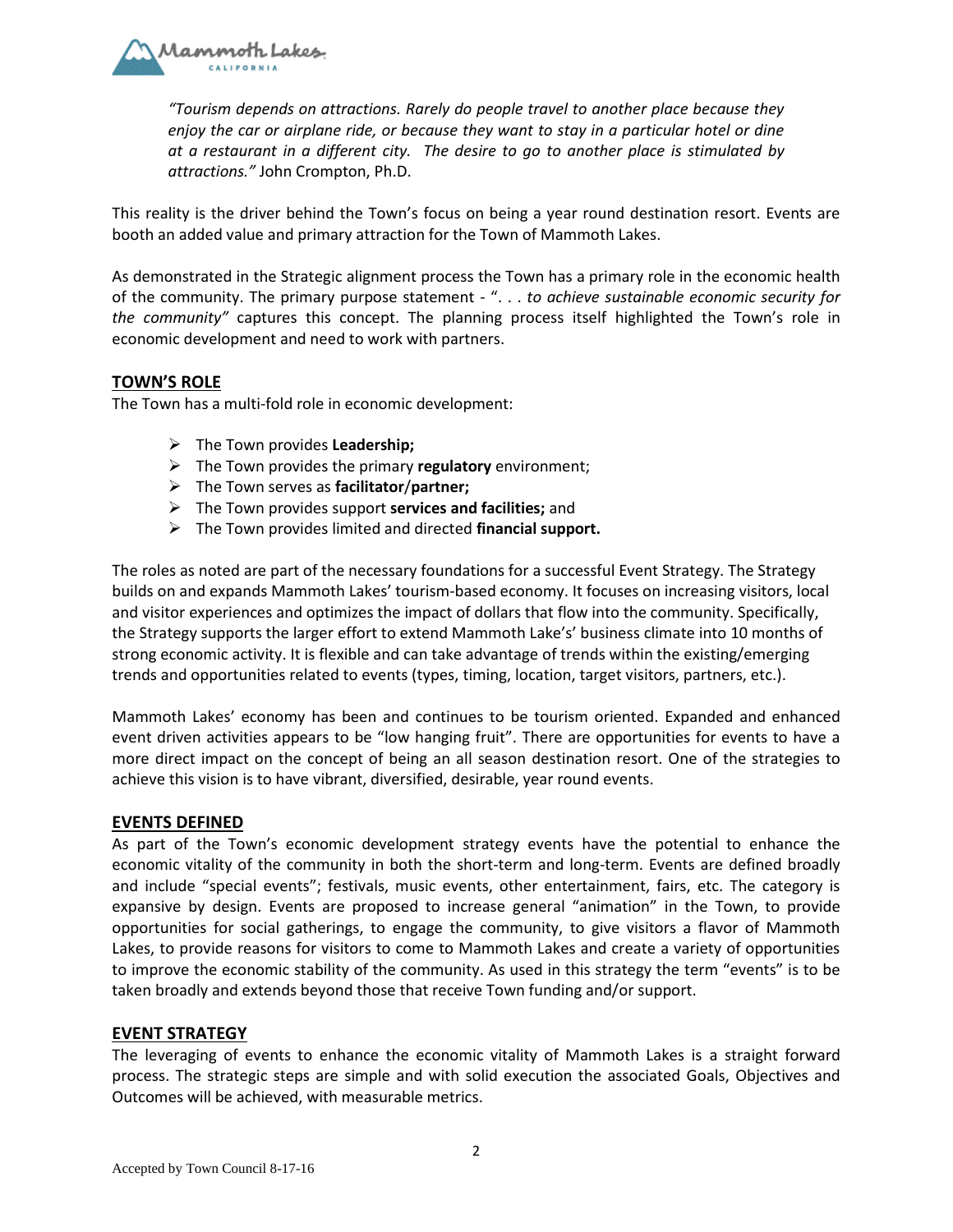

#### **FIVE POINT STRATEGY**

- 1) Establish where events "live" as a managed program Proposed: With the Town via a contract
- 2) Create the "Events Champion"
	- Contracted Service "Director for Mammoth Lakes Events" fills this role
- 3) Provide logistical, financial, and partnership etc. support for events as mutually beneficial Proposed: Support from Town, MLR, MLT, ESTA, Chamber, business, non-profits
- 4) Make events a core element of the Town's economic vitality plan Proposed: Leverage allocation of \$125,000 as economic development investment
- 5) Execute on the Goals, Objectives, and Outcomes with measurable metrics. Proposed: Defined contract deliverables with a three year initial commitment

These five basic elements of the Event's Strategy will achieve a number of defined goals based on achieving measurable objectives resulting in desired outcomes.

**Goal:** Events in Mammoth Lakes will be world renown, embraced by the community and with increasing positive influence on the Town's economic vitality.

- Provide enhanced reach and duration of events.
- Provide new, year around events.
- Provide infrastructure, logistics, and support for regional arts and culture.
- Provide infrastructure, logistics, and support for special events and festivals.
- Provide logistics, and support for recreational based events.
- Provide a broad range of cultural and artistic opportunities.
- Provide a variety and range of program support for available meeting and conference spaces.
- Provide a variety and range of program support event venues and recreational facilities.
- Provide activities, programs, and services that lead to higher visitation and return visitors.
- Provide for the creation of new financial sources to support events.

**Objectives:** To implement specific actions that will result in enhanced event funding, support, diversification, growth, coordination, and management supporting the economic vitality of Mammoth Lakes.

- Expand the variety and number of non-winter and winter activities and events for both local residents and visitors.
- Meet and exceed visitor expectations for quality events.
- Partner with existing event promoters to expand the current event offerings
- Assist event promoters with processes, event enhancements, and development of new concepts.
- Enhance existing, smaller scale, authentic Mammoth Lakes' events.
- Add to the animation, look, and feel of Mammoth Lakes as an all season destination resort.
- Leverage the Town's investment in events by growing financial support from partnerships, sponsors and direct event revenue.
- Increase the number of visitors and related spend at each event.

**Outcomes:** As a means to enhance the economic vitality of Mammoth Lakes and to engage the community in creating a world class destination resort a number of key outcomes are anticipated over the next three years.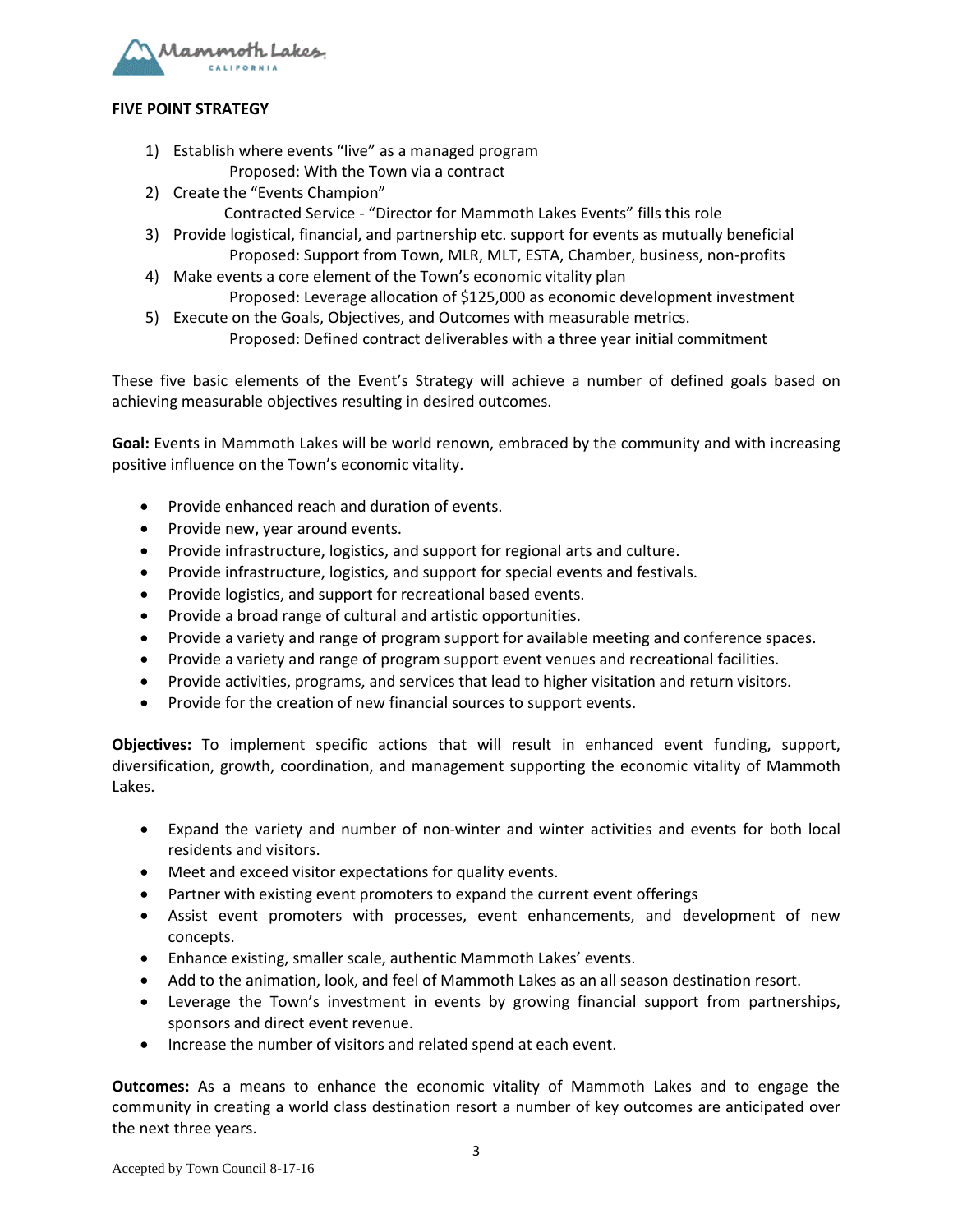

- A dynamic events calendar that has three times the events of today (2016)
- The production of two to three large events (5,000+/- participants)
- Enhanced animation and activity throughout Town
- Enhanced and new events to "peak" our "peaks" (150+ full occupancy days)
- Added events during the winter season
- Added events during softer visitation times
- Add programs and events designed for Town facilities
- Events budget growing by leveraging Town funds
- Balance between visitor and local centric events, enjoyed by both
- Growth in events s by the Town, quasi-public/private and private funds
- "Event Champion" creates own value and funding based on success

#### **Metrics:**

A successful event strategy will be measured through a variety of metrics, not all of which will apply to each event. Specific tools and data sets will need to be defined.

- Average nightly accommodation occupancy tied to event calendar
- Visitor satisfaction with events (survey)
- Resident satisfaction level with events (survey)
- Repeat visitors to events
- Rooms sold tied to events
- Average number of attendees
- Average length of stay extended related to events
- Number of successful events created
- Event distribution by season
- Sales tax, generated at appropriate events
- Tickets sold year over year for same events
- Full/Part time jobs created or retained
- Number of businesses actively participating in events
- Funds raised for participating non-profits
- Community enjoyment and ownership of events "We are a Great Place, with Great Events"

# **A SUCCESSFUL ECONOMIC EVENTS STRATEGY**

To achieve the above goals, objectives and outcomes events need a defined "place to live" and a single point of management. Success needs to be incentive based and not simply reliant on Town funding. The event strategy needs a champion, someone who gets up each day with a focus on growing the economic value, impact and success of events. This includes having the ability to be financially rewarded from their success.

The Town has committed \$125,000 for events going into FY17-18. This past year, approximately \$113,000 was used to support events, with successful events now paying a portion of the funds back. This model may continue with the funds going back to leverage additional events/support and using the additional \$12,000 for contractor support and/or leveraging of additional event(s).

The proposed structure is to contract out this work to a "Director for Mammoth Events", or similar title, who (individual or company) would be charged with meeting the goals and objectives outlined above. They would be measured on the planned outcomes and metrics. This will require them to partner with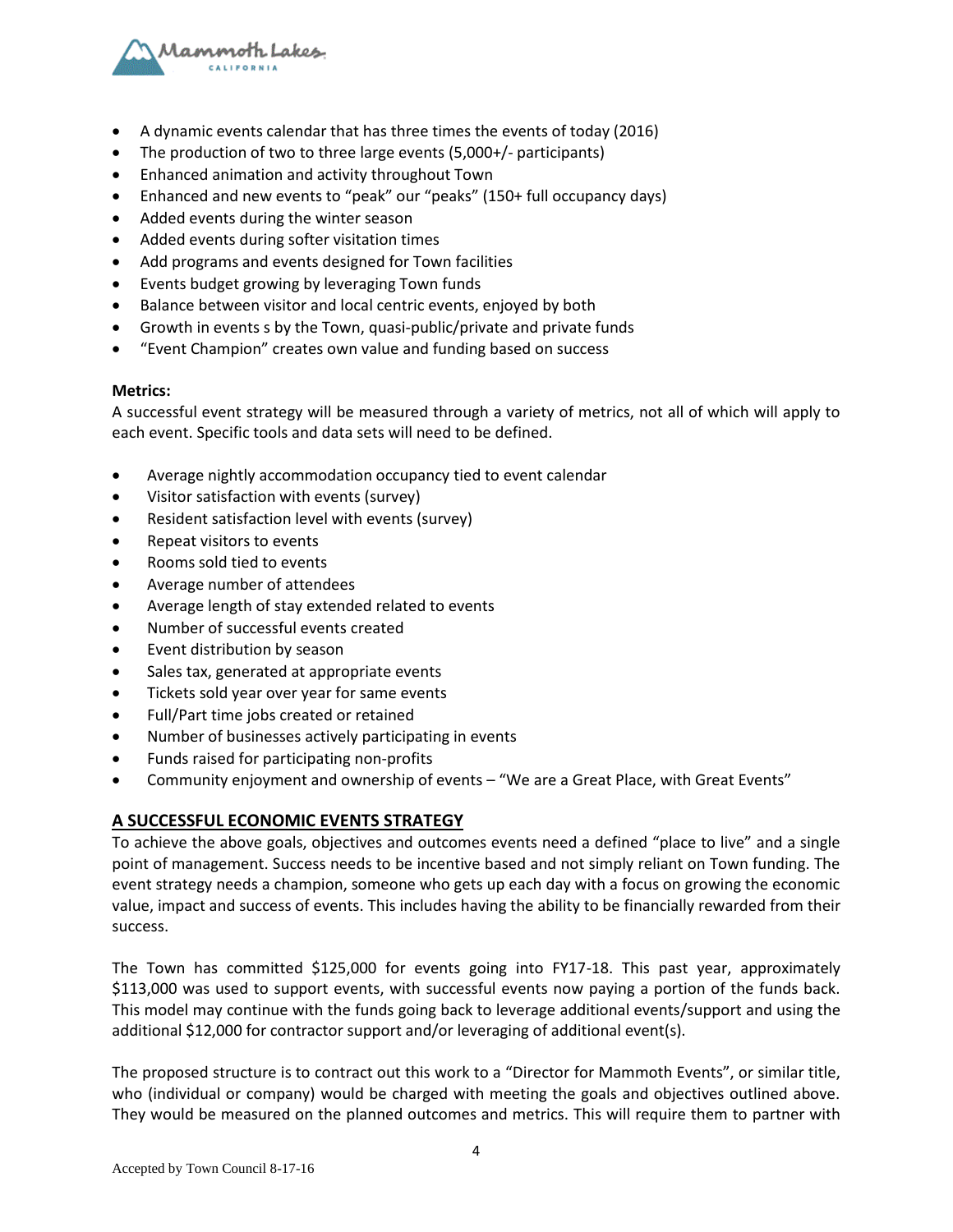

the current mix of event producers. This includes providing funding related to current successful events and defining new opportunities for partnerships. To be successful a three year commitment of funding and support will be necessary to allow an expanded base of events and to grow the financial base for events and for the contractor. Town funding is anticipated to continue as an ongoing public commitment to the event strategy and local event producers.

While several of the events are not tied to being profitable (i.e. the need for ongoing Town financial support and others), having an incentive based program for the overall events program will allow for continued support as well being a funding source for the "events champion". This approach eliminates most of the politics associated with event funding, moves it out of Measure U and gives it a "home, and creates an incentive based program where success will bring success. This will require working relationships with the Chamber, MLT, MLR, TOML, local businesses, non-profits and others. Support from these partners will need to be provided as mutually beneficial goals are achieved.

The contractual arrangement would be structured as an "Economic Development Subsidy". By making events one of the focal points of the Town's Economic Vitality Strategy we have the ability to provide an "Economic Development Subsidy" as provided under AB562. From the Town's perspective the funding may be more appropriately defined as an "investment". The Town followed the process outlined in AB562 in making allocations to MLR and MLT this past year. Subsidy is defined as follows:

*"Economic development subsidy" means any expenditure of public funds or loss of revenue to a local agency in the amount of one hundred thousand dollars (\$100,000) or more, for the purpose of stimulating economic development within the jurisdiction of a local agency, including, but not limited to, bonds, grants, loans, loan guarantees, enterprise zone or empowerment zone incentives, fee waivers, land price subsidies, matching funds, tax abatements, tax exemptions, and tax credits."*

The proposed structure established events as a priority with a single entity in charge with directed responsibility and accountability. The structure reduces the bureaucratic process, creates an incentive based system, drives innovation, is flexible and requires partnerships to be successful.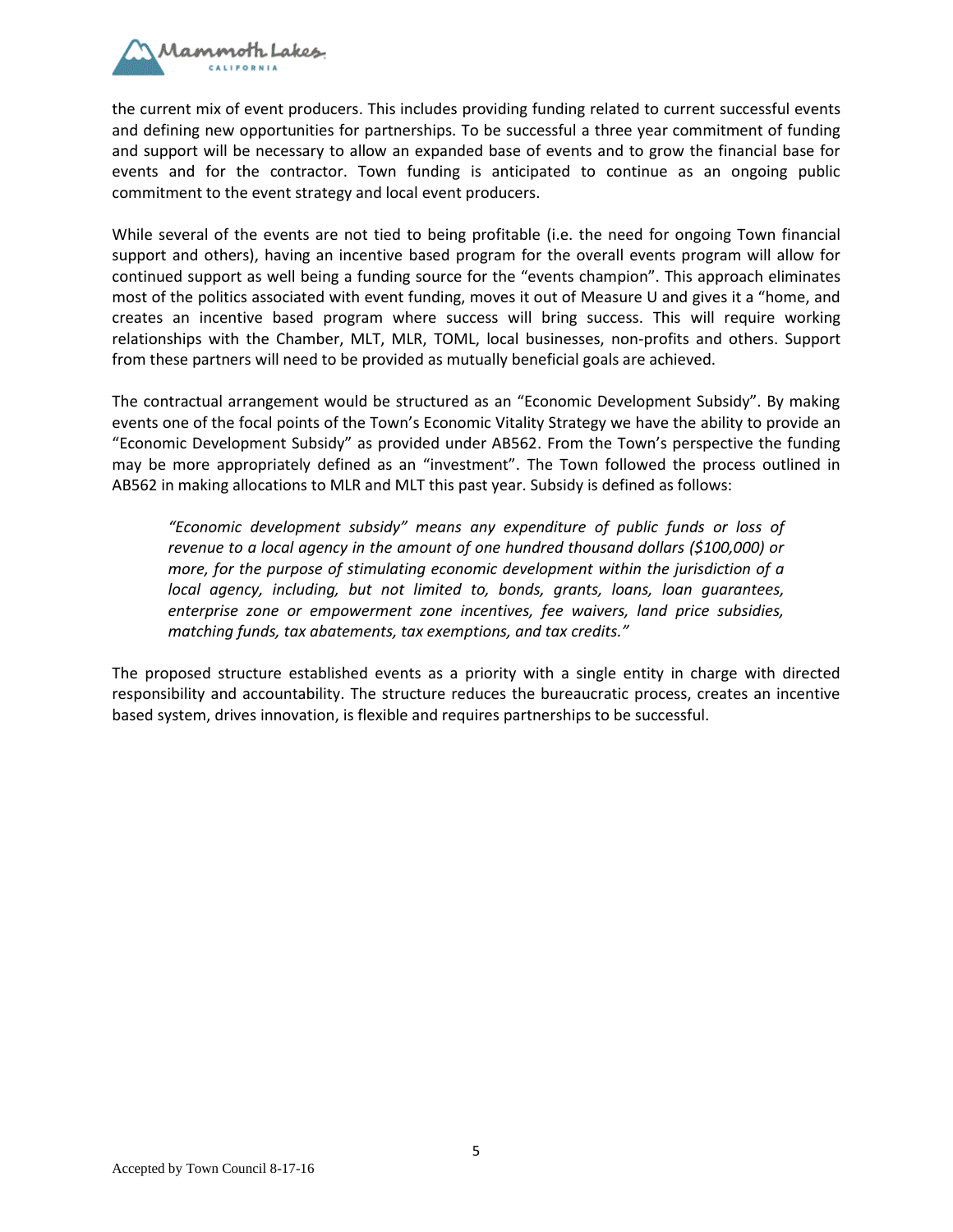

# **BACKGROUND**

#### **ECONOMIC VITALITY STRATEGY – EVENTS ELEMENT**

Economic Vitality Plans or Economic Development Strategies often includes actions related to events, festivals, arts & culture, heritage, geo-tourism, natural amenities, conferences, etc. Communities produce, market, support, subsidize, and promote these activities due to the economic impact they have on the financial health of their local economy and vibrancy.

Similar goals and strategies were included in the Destination Resort Community & Economic Development Strategy (DRCEDS), district plans, parks and recreation master plan, various studies and other planning documents as commissioned/accepted/approved by the Town. This includes creating a sense of place that includes events, animation and décor. Elements within these reports include the creation of visitor and community serving cultural, entertainment and recreation hubs and adding new amenities. The need to provide a broad range of cultural and artistic opportunities by encouraging and sponsoring concerts, performances, visual art exhibits, festivals, sporting venues and activities, and educational and civic events in the community are all documented goals. The following provides a brief overview of how events are part of the Town's vision.

#### **GENERAL PLAN VISION**

The Town's vision for its future is clearly stated within the General Plan and both expanded upon and given more specific detail through a variety of reports, studies and plans developed for and accepted or adopted by the Town. The Mammoth Lakes Community Vision is what we aspire to be. By describing Mammoth Lakes in the future, it helps guide or strategic planning and actions over time toward the Vision. The following is an excerpt from the Mammoth Lakes Community Vision (page 7 of the General Plan):

*"Surrounded by uniquely spectacular scenery and diverse four-season recreational opportunities, the community of Mammoth Lakes is committed to providing the very highest quality of life for our residents and the highest quality of experience for our visitors."*

The General Plan's Economy Element states the following:

#### *Marketing, Promotion and Special Events*

*E.1.H. Policy: Develop and implement an aggressive inbound and outbound marketing and sales promotion campaign.*

*E.1.I. Policy: Promote public/private efforts to provide ongoing customer service training for hospitality, retail and resort employees.*

*E.1.J. Policy: Promote special events year-round with emphasis on producing multi-day events with particular attention to midweek and shoulder seasons.* 

*E.1.J.1. Action: Develop a year-round special events program and venue plan.*

*E.1.K. Policy: Encourage resort development and transient accommodations to partner in cooperative marketing.*

*E.1.L. Policy: Support diverse arts, cultural, and heritage programming, facilities and development of public venues for indoor and outdoor events. Sustainable Tourism E.2. GOAL: Achieve sustainable tourism by building on the area's natural beauty, recreational, cultural, and historic assets.*

*E.2.A. Policy: Support a range of outdoor and indoor events, facilities, and services that enhance the community's resort economy.*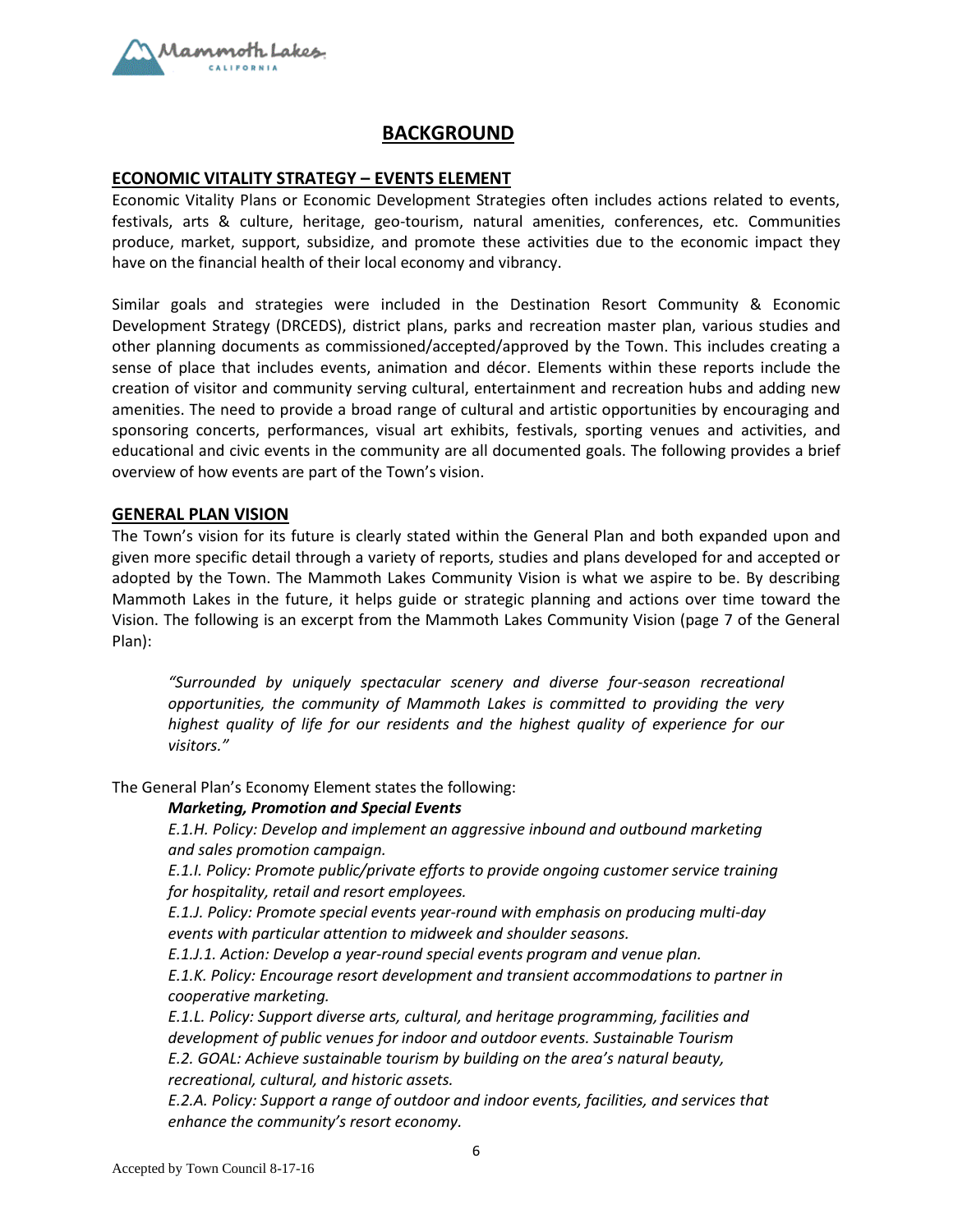

The General Plan's Land Use Element provides:

#### *Accommodations and Community Amenities*

*L.4. GOAL: Be the symbolic and physical heart of the Eastern Sierra: the regional economic, administrative, commercial, recreational, educational and cultural center. L.5. GOAL: Provide an overall balance of uses, facilities and services to further the town's role as a destination resort community*.

The Mammoth Lakes Economic Forecast and Revitalization Strategy prepared by EPS Inc. (EPS), 2011 states "*In order to achieve the revitalization and development of Mammoth Lakes envisioned in the General Plan and District Plans it will be necessary to create more 'all-season' facilities and attractions, incentivize private investment in resort development, and to increase attractiveness to national and internationally-based destination visitors. Competing for a larger market share of the desired groups will require, in addition to sustaining and improving outdoor recreation facilities, a long term and aggressive focus on improving Mammoth's built environment and the range of non-skiing/boarding, non-outdoor recreation activities and attractions.*"

## **DESTINATION RESORT**

Mammoth Lakes has also strived to position itself as a Destination Resort Community. A Destination Resort Community and Economic Development Strategy (DRCEDS) was adopted in 2009, with an update adopted in April 2012.

Destination resorts are distinguished from non-destination resorts by:

- the proximity of the resort to its primary market,
- the means by which the resort user reaches the resort,
- the frequency with which a user patronizes the resort,
- the typical length of stay, and the quality of the resort setting.

Destination resorts tend to be a considerable distance from their primary markets, users travel by air rather than by car, visit infrequently (usually once a year or less and often only once), and book longer stays (often one- or two-week vacation visits). Destination resorts also tend to be located in dramatic or particularly attractive settings. Defining characteristics of destination resorts are:

- A higher ratio of hotel rooms to second homes, whereas the reverse is true for regional resorts.
- Hotel rooms tend to have a higher rate of occupancy ("hot beds") than second homes and condominiums ("cold beds").
- More upscale and expensive than regional resorts.
- A four-season resort amenity package that attracts visitors throughout the year.

A number of the Strategies and Objectives were identified in the DRCEDS report to focus the Town on moving towards being "Destination Resort". In part this included the following from the two reports:

# **As a destination resort, providing a comprehensive roster of special events and cultural arts activities is an important strategy to attract visitors to Mammoth.**

#### **Strategy 1.11**

Provide a broad range of cultural and artistic opportunities by encouraging and sponsoring concerts, performances, visual art exhibits, festivals, and sporting, educational and civic events in the community.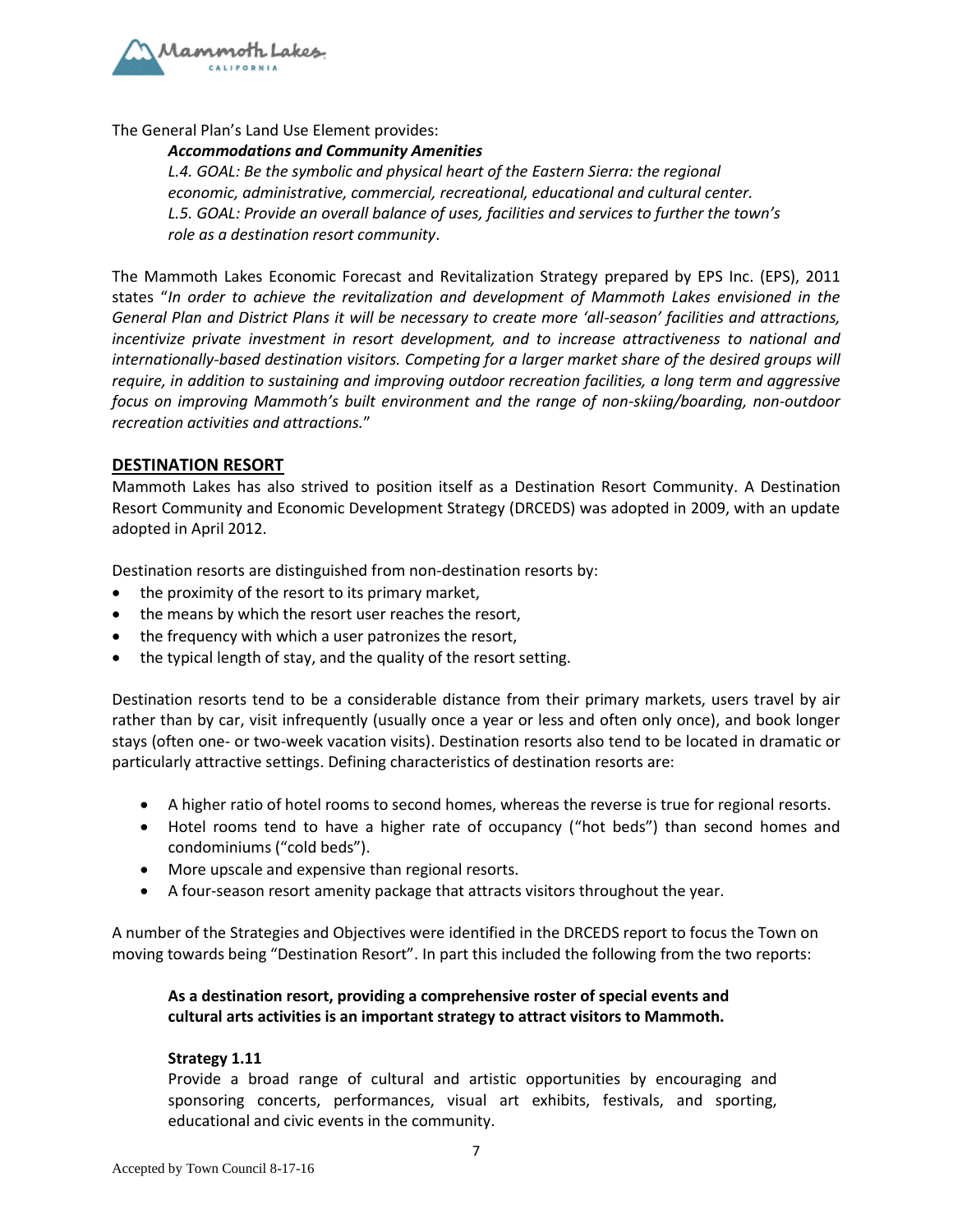

# **Objective 1.1.A Become a branded high altitude sports and cultural destination known for its innovation. Key tactics that can implement this objective are:**

- Complete a cultural and events market feasibility and site evaluation study to recommend permanent event sites.
- Dedicate resources to attract, support and coordinate the production of townwide events and major new festivals.
- As a destination resort, providing a comprehensive roster of special events and cultural arts activities is an important strategy to attract visitors to Mammoth.

# *Objective 1.11A***: By December 2009, develop a cooperative marketing campaign for arts and cultural events with metrics for effectiveness.**

#### *Objective 1.11B:* **Hold two new visitor-attracting events in 2010.**

**Objective 1.5.A** Develop a variety of meeting and conference spaces with future hotel development in general and in the North Village, Town Center and Main Street districts. This objective would potentially target spaces ranging from 2,000 to 5,000 square feet, 7,000 to 10,000 square feet, and 15,000 square feet. (This program should be considered and refined through the Special Events Feasibility Study and Gateway District Plan; see Objectives 1.1.A and 1.6A)

**Objective 1.5.B** Develop a variety and range of indoor and outdoor event venues with future hotel development in general and in the South Mammoth, North Village, Town Center and Main Street districts. This should potentially target a 45,000 square foot indoor events facility with a 2-3 acre joint sports field and events area, a 100-seat indoor town hall/ meeting/performance facility, and three to five smaller outdoor events areas and plazas. (This program should be considered and refined through the Special Events Feasibility Study Gateway District Plan; see Objectives 1.1A and 1.6A)

A successful events program is one of the means necessary to create the Destination Resort Community that has been articulated by the Town. Implementing the event strategy is a logical piece of an integrated economic vision.

## **UNDERLYING ECONOMIC VISION**

It is recognized that economic development will require a combination of efforts and is not a task the Town can take on alone. The ultimate success will depend on contributions from a variety of sources and investment from the private sector. Successful Economic Development will result in both a stronger community and economic growth.

*Economic development* in the simplest terms is generally described as building wealth in which community benefits are created, or is formally defined as the sustained, concerted actions made by communities to promote their standard of living and economic health. *Community development* on the other hand is a capacity building process for making a community a better place to live work and recreate. The Town has active role in both elements and the two come together as we look at the economic vitality of the Town. The outcome of an effective economic and community development program will have two primary benefits: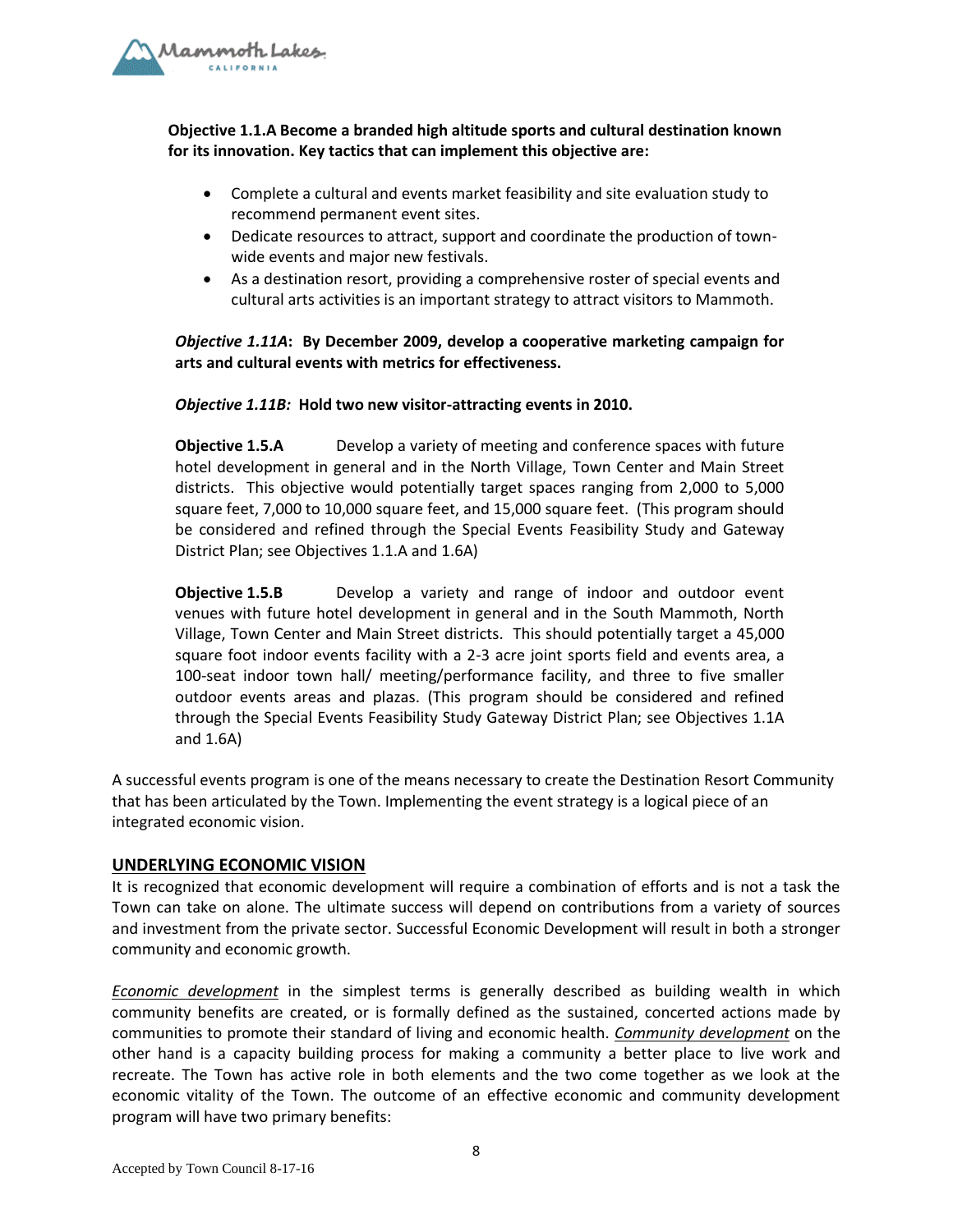

- 1) **Building Better Communities:** People chose to live in a community with a wide variety of local employment opportunities and commercial enterprise, good schools, safe neighborhoods, high-quality public services, community enrichment, enjoying a sense of place, a sustainable environment and efficient infrastructure.
- 2) **Ensuring Economic Vitality:** Economic development efforts are targeted to achieve sustainable economic security for a community. Economic security may be defined differently for each community and person. Economic development increases the number/quality of jobs, the tax base, purchasing power, diversity, and the availability of goods and services. These factors make community improvement and investment possible by both the private and public sectors. A vibrant economy benefits the whole community by providing the means to meet public service obligations and expectations.

In most discussions on economic development, the statement regarding "Quality of Life" is used as one of the key measures or assets of our community. As that statement has different meaning to individuals and companies setting a definition may be helpful. Therefore, as used in this discussion the definition of "Quality of Life" is as follows:

**Quality of Life:** The level of enjoyment, sense of well-being, and fulfillment derived by residents from the life they live within their local economic, cultural, social, and environmental conditions.

The above definition captures the ideals that are often expressed in the discussion of economic development. The concepts are carried through a number of the economic related studies and documents prepared for the Town of Mammoth Lakes.

Our community and economic values and principles are designed to implement the vision of the Town to achieve self-sustaining economic vitality and targeted improvement of the livability and quality of life of the community through economic growth. Economic growth stimulates investment, high quality jobs, and prosperity. Economic growth provides opportunities to improve community-serving amenities and upgrades the character and quality of our environs. This is achieved when new wealth is created through investment and importation of capital.

The following values are also in line with the broad goals, policies and actions contained in the Town's General Plan, studies and implementing documents:

*Partnership* - Create an alignment of strategic intent for events to be integrated to collectively foster economic growth and improve the quality of life. Great things are achieved when we work together.

*People* - Develop people to power the economy. Increase skills, opportunities, and demand for local talent to be a part of event development and delivery. Recognize and increase community and business investment in, and commitment to the economic impact events have on the businesses and jobs. Great people make Great places.

*Place* - Improve quality of place to attract investment and occupancy by visitors and workers through establishing distinctive, quality, stable, safe and sustainable physical improvements and attractions that welcome business, commerce, tourism, employment, and wealth necessary to maintain and enhance quality of life. Events add to the enjoyment, character and mystique of our Great Place.